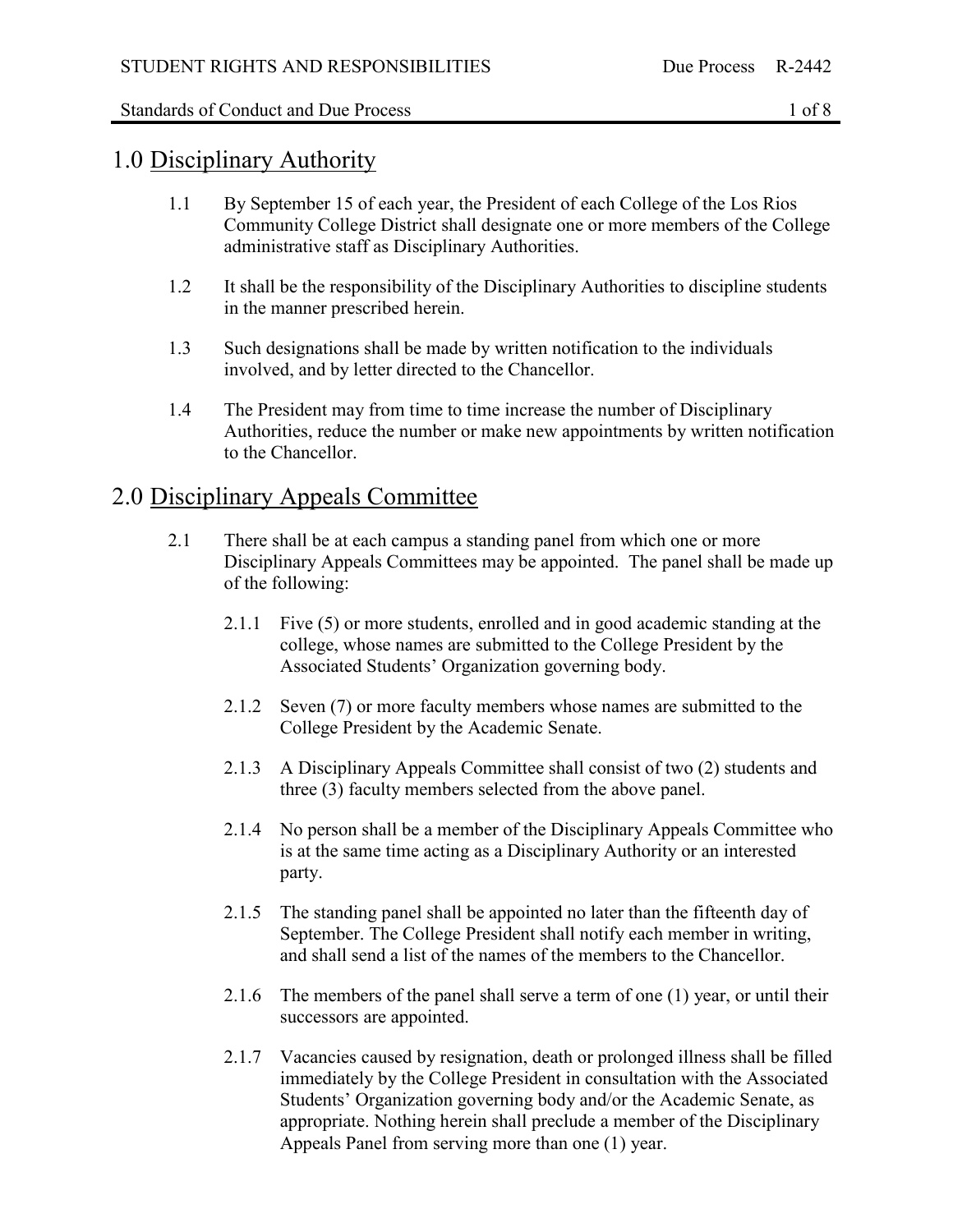#### Standards of Conduct and Due Process 2 of 8

- 2.2 The College President shall select a Disciplinary Appeals Committee from the above panel when an appeal is filed.
	- 2.2.1 The Disciplinary Appeals Committee thus selected shall designate one (1) member to act as chairperson.
	- 2.2.2 A quorum shall consist of the majority of the members of a committee.
	- 2.2.3 Prior to hearing a case on sexual assault, domestic violence, dating violence and/or stalking, the Disciplinary Authority and each member of the Disciplinary Appeals Committee shall have undergone a comprehensive, trauma-informed training program about sexual assault, domestic violence, dating violence and stalking.
- 2.3 All action pursuant to the authority delegated to the Disciplinary Appeals Committee by these Administrative Regulations shall be taken by a majority of the members thereof.
	- 2.3.1 No member of the Disciplinary Appeals Committee who has not been personally present at the hearings conducted during an entire appeal shall vote upon any appeal before the Disciplinary Appeals Committee without consent of both the appellant and the Disciplinary Authority involved.

## 3.0 General Provisions

- 3.1 Confidentiality: Unless the student and the College determine otherwise, proceedings under this Administrative Regulation shall be confidential and all hearings held thereunder shall be closed to everyone other than the person(s) conducting the hearing, the student(s) charged, and those other persons necessary for the orderly conduct of the proceedings.
- 3.2 Mail: Whenever these regulations call for or permit a notice or other communication to be delivered by mail, the mailing of such communication by certified mail, postage paid, and addressed to the last known address of the student, shall be deemed to be sufficient compliance with the provision and it shall be presumed to have been received. A student's failure or refusal to sign a receipt of the communication shall not cause service to be defective.
- 3.3 Technical Departures from the Regulations: Technical departures from the disciplinary regulations and errors in their application shall not be grounds to void the right of the College to take disciplinary action against a student unless, in the opinion of the Chancellor, the technical departure or error prevented a fair determination of the issue.
- 3.4 These procedures shall not apply to removal of a student by an instructor pursuant to Education Code, section 76032.
- 3.5 Advisor: In the case of disciplinary proceedings of sexual assault, domestic violence, dating violence and stalking, the complainant and respondent have the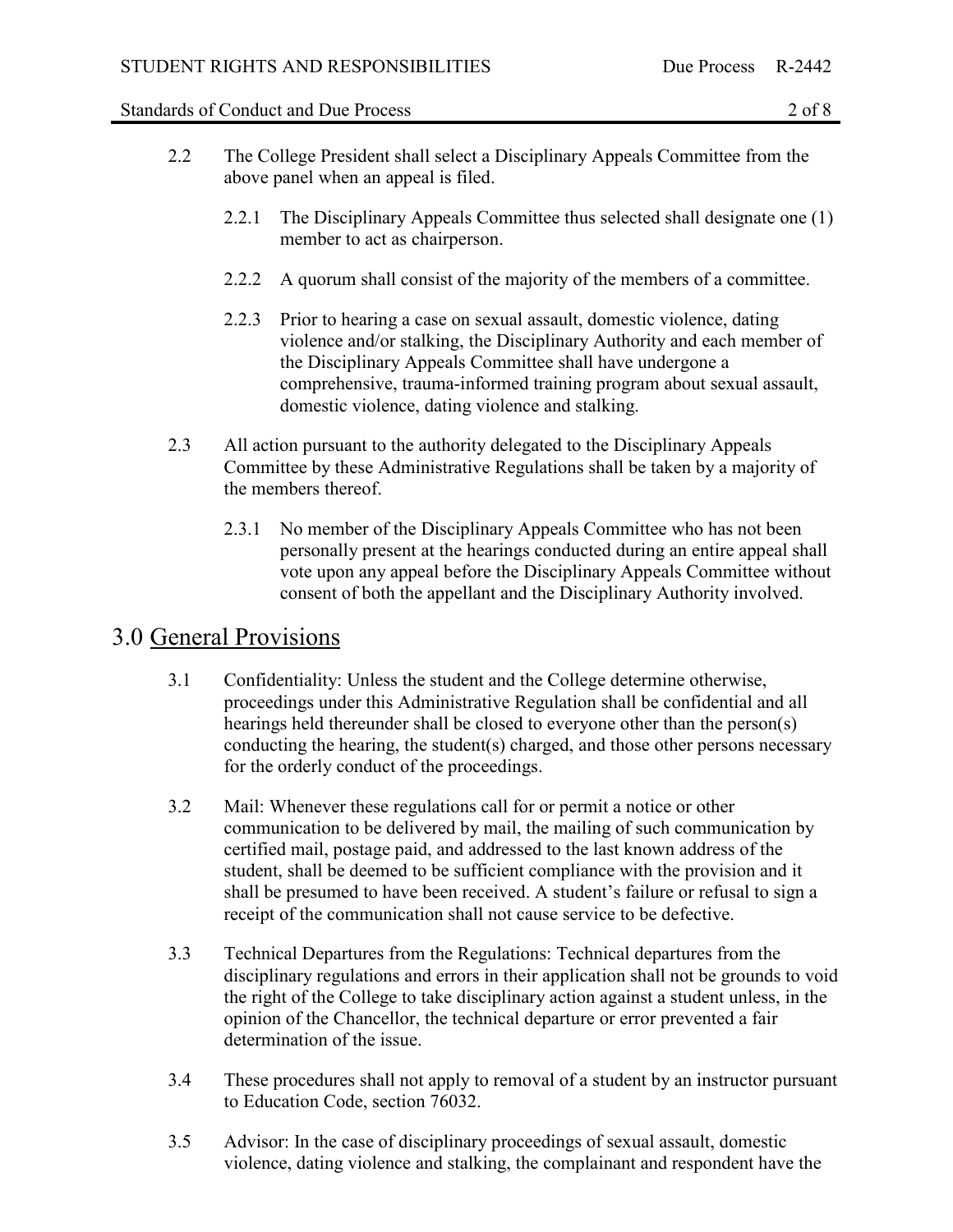right to be assisted by an advisor of their choice at their sole cost, which may include an attorney. The advisor shall not be a witness. The advisor may accompany the complainant or respondent to any meeting with an investigator or a College employee or a disciplinary meeting or proceeding. The advisor is a silent and non-participating presence who solely observes and provides support during the investigation and disciplinary process. During proceedings, the advisor may speak only to the party by whom he or she was invited. The advisor may not address the Disciplinary Authority, the Disciplinary Appeals Committee, witnesses, or other participants. Any exceptions to this prohibition will be at the sole discretion of the Disciplinary Authority. The Disciplinary Authority has the right at all times to determine what constitutes appropriate behavior on the part of an advisor.

3.6 Sanctions: Sanctions that may be imposed in disciplinary proceedings are the educational consequences for the actions of the student. Sanctions can include, but are not limited to, educational requirements, restitution, oral counseling, written counseling, disciplinary probation, reprimand, suspension, expulsion, or any other sanction that is appropriate under the circumstances of the actions of the student upon whom discipline is imposed. For allegations of sexual assault, domestic violence, dating violence or stalking, the sanctions may include the above choices as appropriate under the circumstances.

### 4.0 Procedures Preliminary to Disciplinary Action

- 4.1 The Disciplinary Authority shall be notified of an infraction committed by a student. Verbal notification must be followed by a written account within three (3) instructional days.
- 4.2 The student shall be informed by the Disciplinary Authority of the alleged infraction and of the time and place of the investigative meeting with the Disciplinary Authority.
	- 4.2.1 If the student cannot be reached in person, this notice may be sent by mail according to Section 3.2 above.
- 4.3 At this investigative meeting, the Disciplinary Authority shall interview the concerned student for the purpose of discussing the alleged misconduct and the disciplinary action, if any, which should be taken.
	- 4.3.1 At this meeting the parties shall have the right to present statements, testimony, evidence, and witnesses, except that neither party shall have the right to be represented by an attorney.
		- 4.3.1.1 In cases of sexual assault, domestic violence, dating violence and/or stalking, the complainant and the respondent may bring their advisor.
	- 4.3.2 This is an informal meeting, and any relevant evidence on which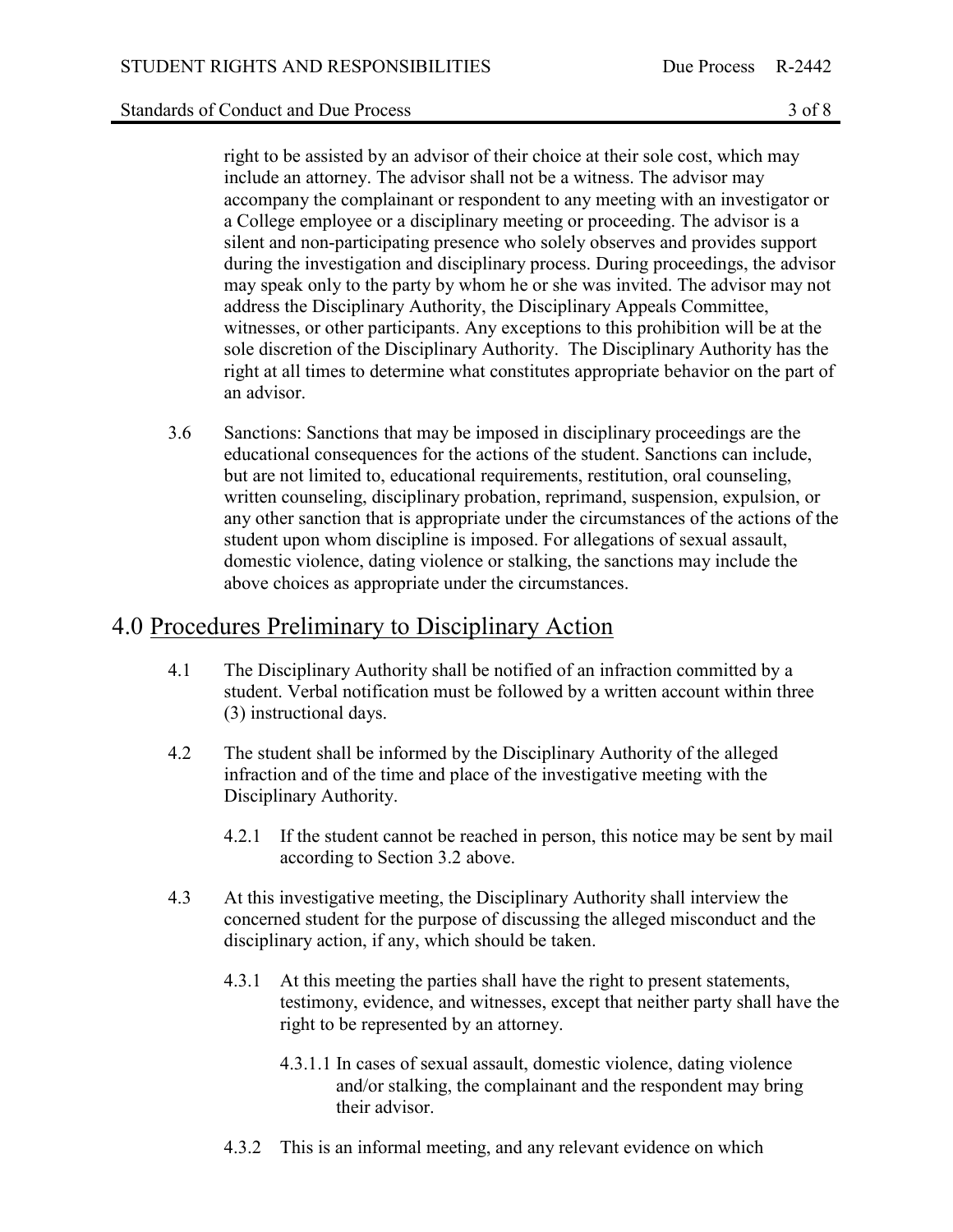Standards of Conduct and Due Process 4 of 8

responsible persons are accustomed to rely may be admitted.

4.4 If the student charged does not attend the meeting and fails to make arrangements for another satisfactory time and place prior to the scheduled meeting, the Disciplinary Authority may review the case and initiate disciplinary action without input from the student.

### 5.0 Initiation of Discipline

- 5.1 After the investigative meeting, the Disciplinary Authority may initiate disciplinary action by filing a notice of disciplinary action with the Vice President, Student Services and serving such notice on the student charged.
	- 5.1.1 Minors: If the student is a minor, the notice must also be mailed to that parent, guardian or other adult responsible for the minor student as identified in the student's permanent personnel file. This notice is to be mailed to the last known address listed, and shall be mailed in accordance with Section 3.2 above.
- 5.2 The notice of disciplinary action shall contain or include the following:
	- 5.2.1 A copy of the District Policies and Administrative Regulations 2441 and 2442;
	- 5.2.2 The acts or omissions upon which the charges are based;
	- 5.2.3 The grounds for the disciplinary action as contained in the District Policies and Administrative Regulations;
	- 5.2.4 The specific disciplinary action to be imposed;
	- 5.2.5 Notification of suspension, if it is to be imposed, and the reasons for it;
	- 5.2.6 A statement that a suspension and/or expulsion from a College shall include the entire Los Rios Community College District and its Colleges and facilities;
	- 5.2.7 A brief statement affording the student the right to appeal; and
	- 5.2.8 An appeal form, the filling out, signing and filing of which shall constitute sufficient appeal if filed in the prescribed timely fashion.

## 6.0 Appeal

6.1 Not later than seven (7) calendar days after the service of the notice of disciplinary action upon the student or the mailing of said notice to the responsible parent, guardian or adult described above, whichever is later, the student or parent/guardian may appeal the disciplinary action to the Disciplinary Appeals Committee by filing the completed appeal form enclosed with the notice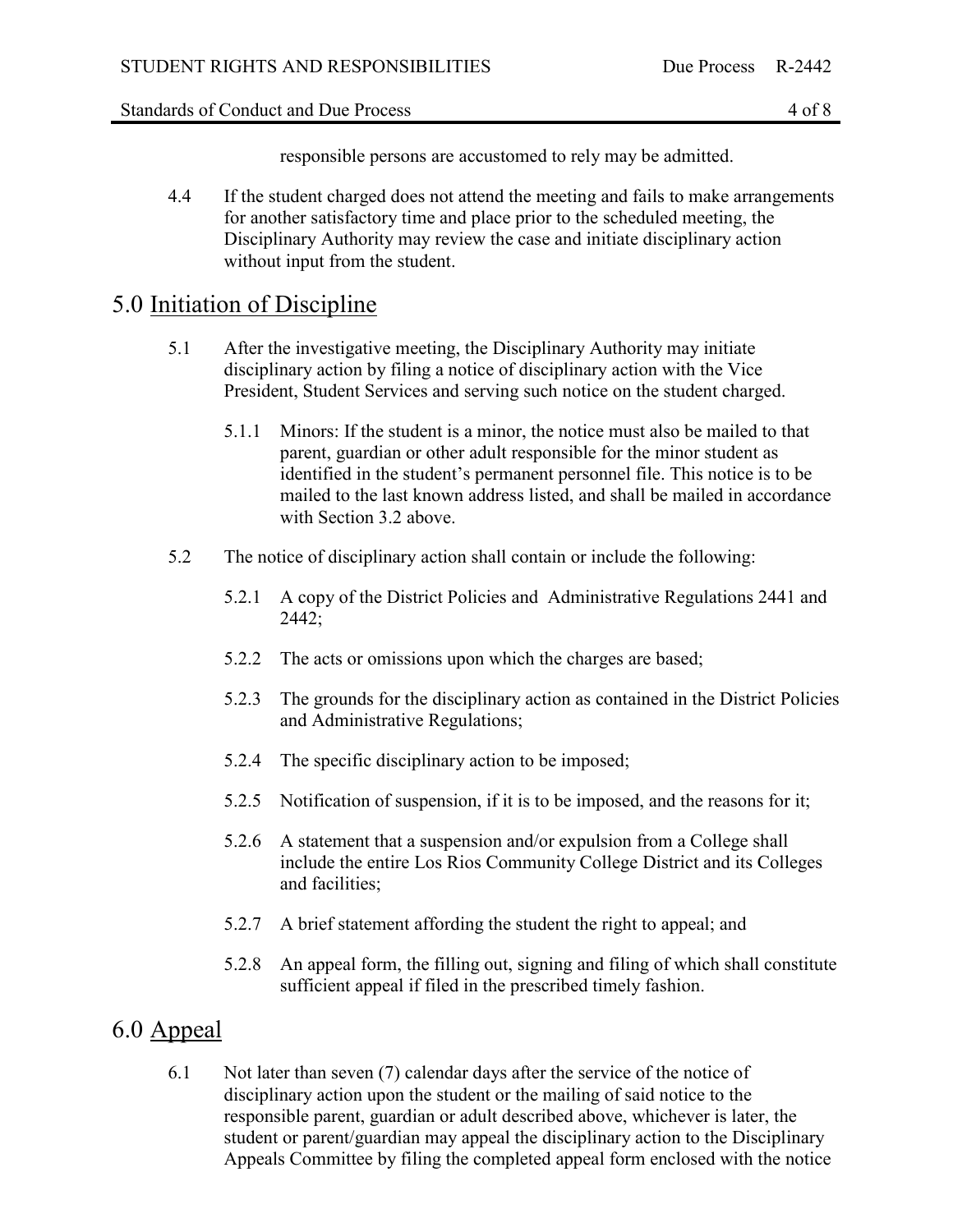of disciplinary action with the Vice President, Student Services.

- 6.2 If the student charged or the parent/guardian fails to appeal the disciplinary action in the prescribed timely manner, the discipline shall be referred to the College President for approval, rejection or modification. Failure to appeal in a timely manner constitutes a waiver of the right to further appeal.
- 6.3 In cases of sexual harassment, discrimination based on sex, sexual assault, domestic violence, dating violence, or stalking, the complainant shall be notified if the student waives his or her right of appeal. Not later than seven (7) calendar days after service of this notice, the complainant may appeal the disciplinary action to the Disciplinary Appeals Committee by filing the completed appeal form enclosed with the notice with the Vice President of Student Services.

# 7.0 Hearing by Disciplinary Appeals Committee

- 7.1 If an appeal of the notice of disciplinary action is submitted in a timely manner, a Disciplinary Appeals Committee shall conduct a hearing upon the charges contained in the notice of disciplinary action. The student involved or his/her representatives, shall be given not less than forty-eight (48) hours advance written notice of the time, date and place of said hearing.
- 7.2 The Disciplinary Authority recommending the discipline shall be present at the hearing and the student and the parent/guardian shall have a right to be present. In cases of sexual harassment, discrimination based on sex, sexual assault, domestic violence, dating violence, or stalking, the complainant shall also have the right to be present.
- 7.3 The hearing will concern itself with the question of whether the alleged act or omission giving rise to the recommended disciplinary action did in fact occur, and if so, what disciplinary action should be recommended.
- 7.4 At the hearing, the student may represent himself/herself, or may be represented by another person, except that the student shall not be represented by an attorney. In cases of sexual assault, domestic violence, dating violence or stalking, the complainant and the respondent may also bring their advisor.
- 7.5 During the hearing, each party may, at its discretion, make an opening statement, and present witnesses, documents and other evidence in its behalf. The Disciplinary Authority shall present its case first since it has the burden of proof, except as to matters of defense raised by the student, where the student has that burden.
	- 7.5.1 The opening statement is made to indicate to the Disciplinary Appeals Committee the case to be offered by that party. The opening statement is not evidence.
- 7.6 Any witness who is called to testify may be cross-examined by any other party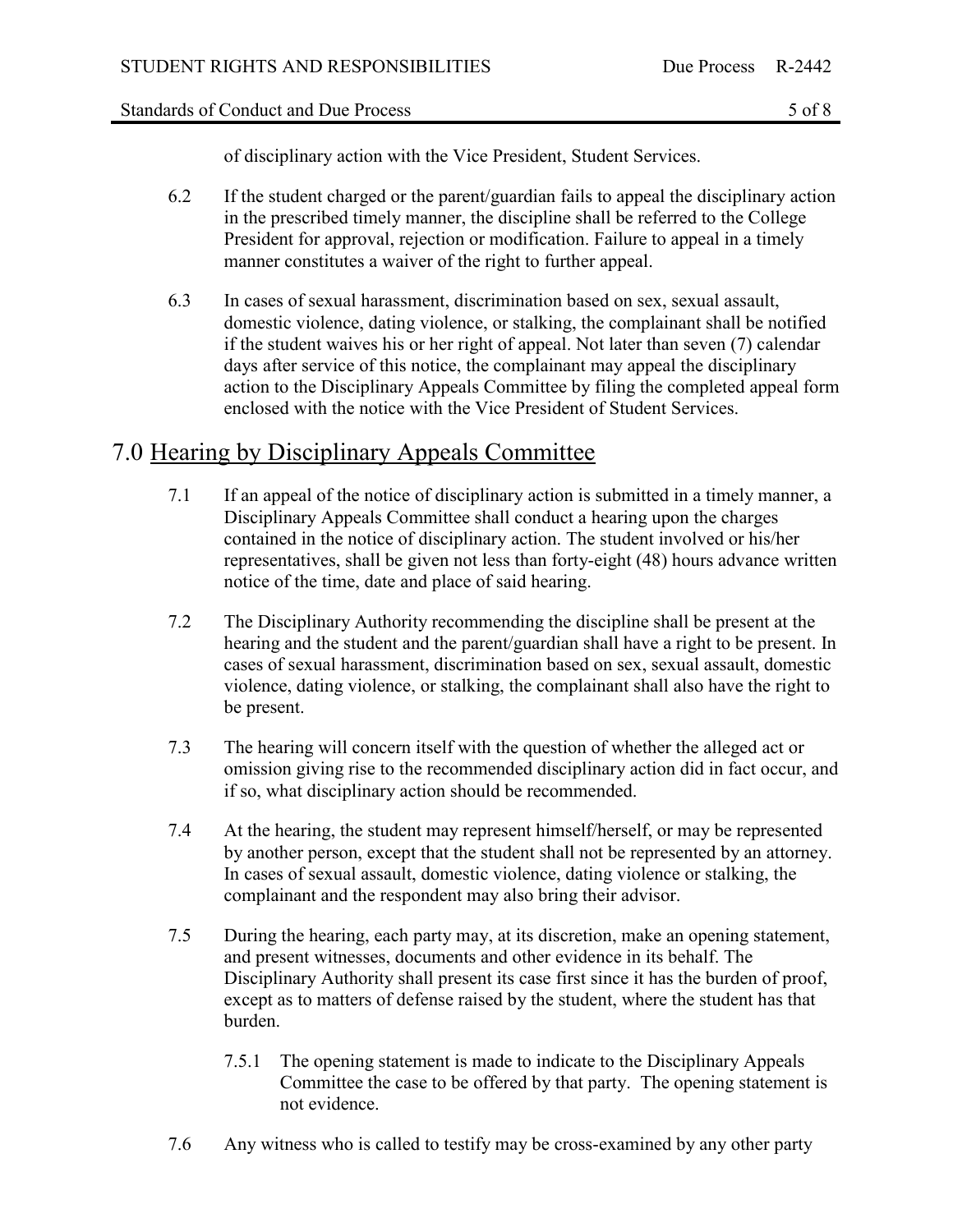through the Disciplinary Appeals Committee. On cross-examination, in addition to questions concerning specific facts or events as related to direct examination of the witness, the credibility of the witness may be ascertained by questions concerning the witness' biases, perceptions, and recollections related to the facts or events at issue.

- 7.6.1 The student may also be called as a witness by the Disciplinary Authority after the student has had an opportunity to present his/her case.
- 7.6.2 The members of the Disciplinary Appeals Committee may ask questions after the parties have completed their questioning.
- 7.7 Each side shall have the opportunity to offer rebuttal evidence and to give a closing argument.
- 7.8 The hearing need not be conducted according to technical rules of court. Any relevant evidence shall be admitted if it is the sort of evidence on which responsible persons are accustomed to rely in the conduct of serious affairs.
	- 7.8.1 The Disciplinary Appeals Committee may exclude irrelevant and unduly repetitious evidence.
- 7.9 The Disciplinary Appeals Committee need only find that the facts are established by a preponderance of the evidence. "Preponderance of the evidence" means evidence, when weighed with that opposed to it, had more convincing force and the greater probability of truth.
- 7.10 The hearing may be continued from time to time, and shall be recorded either with a tape recorder or by a stenographic reporter.
- 7.11 At the conclusion of the hearing, the Chair of the Disciplinary Appeals Committee shall prepare a written decision which includes findings of fact and conclusions regarding the issue of whether the act or omission charged occurred, and the type of disciplinary action, if any, it recommends.
	- 7.11.1 This decision shall be completed within ten (10) calendar days of the conclusion of the hearing.

## 8.0 Decision by College President

- 8.1 The decision of the Disciplinary Appeals Committee shall be transmitted to the College President for approval, rejection or modification. Neither the student nor the parent/guardian shall have a right to a hearing by the College President. The decision of the College President shall be mailed to the student. In cases of sexual assault, domestic violence, dating violence and/or stalking, the decision of the College President shall be provided to both the complainant and the respondent at the same time.
- 8.2 If the College President decides to impose a disciplinary suspension, a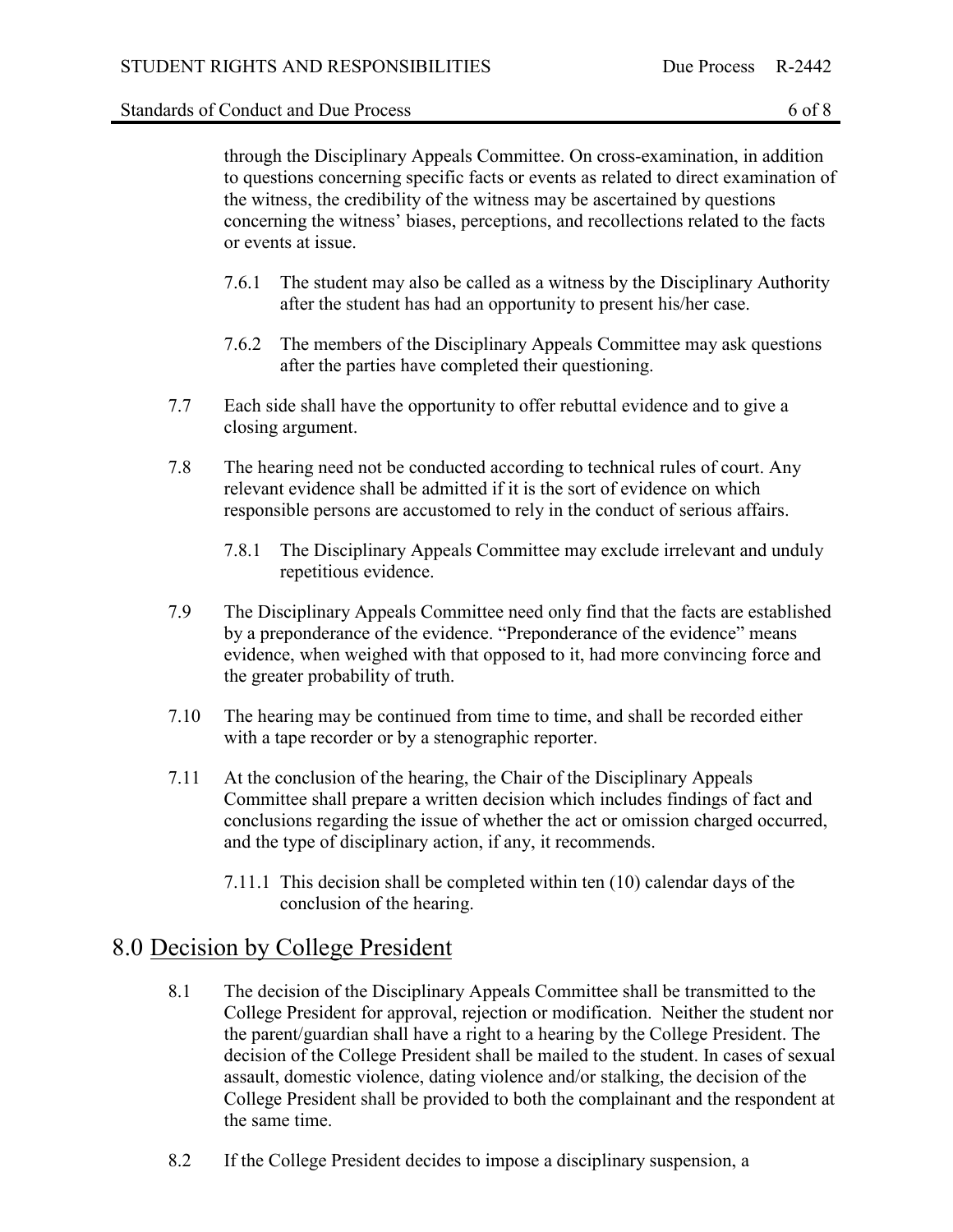disciplinary probation, or a combination of the foregoing, the decision of the College President shall be final, and any discipline imposed shall take effect from and after the date of said decision. Disciplinary suspensions shall apply Districtwide.

- 8.3 If the College President decides to recommend expulsion, the College President's decision shall be referred to the Chancellor for action by the Los Rios Community College District Board of Trustees.
- 8.4 Within seven (7) calendar days after receiving the decision from the Disciplinary Appeals Committee Chair, the College President shall notify the students by mail as specified in Section 3.2 above of the decision, and the disciplinary sanction, if any, imposed.
	- 8.4.1 If the College President decides to recommend expulsion, the notice to the student must include a statement that this recommendation may be appealed by a request for appeal, in writing, within seven (7) calendar days from the date of the notice from the College President. Such appeal shall be addressed to the Chancellor, who is the Secretary to the Los Rios Board of Trustees.
	- 8.4.2 Failure by the student to give written notice of appeal to the Chancellor within the seven (7) calendar-day period shall constitute acceptance of the disciplinary sanction imposed.
- 8.5 The District will, upon written request, disclose to the alleged victim of a crime of violence, or a non-forcible sex offense, the results of any disciplinary hearing conducted by the College against the student who is the alleged perpetrator of the crime or offense. If the alleged victim is deceased as a result of the crime or offense, the District will provide the results of the disciplinary hearing to the victim's next of kin, if so requested. In cases of sexual assault, domestic violence, dating violence or stalking, the District shall notify the complainant and the respondent of the result of any disciplinary hearing, any changes to result and when that result becomes final.

#### 9.0 Final Decision on Expulsion

- 9.1 A full record of all disciplinary proceedings which are referred to the Chancellor of this District for decision shall be submitted to the Chancellor.
- 9.2 The Chancellor shall review the record and make a recommendation to the Board of Trustees. The Chancellor shall inform the student that the student can request the Board review be conducted in open session. The decision of the Board of Trustees is final.
- 9.3 The Board of Trustees shall notify the student, the President of the College, the Vice President, Student Services, and the Disciplinary Authority, in writing, of its decision within thirty (30) calendar days of the date when Board review takes